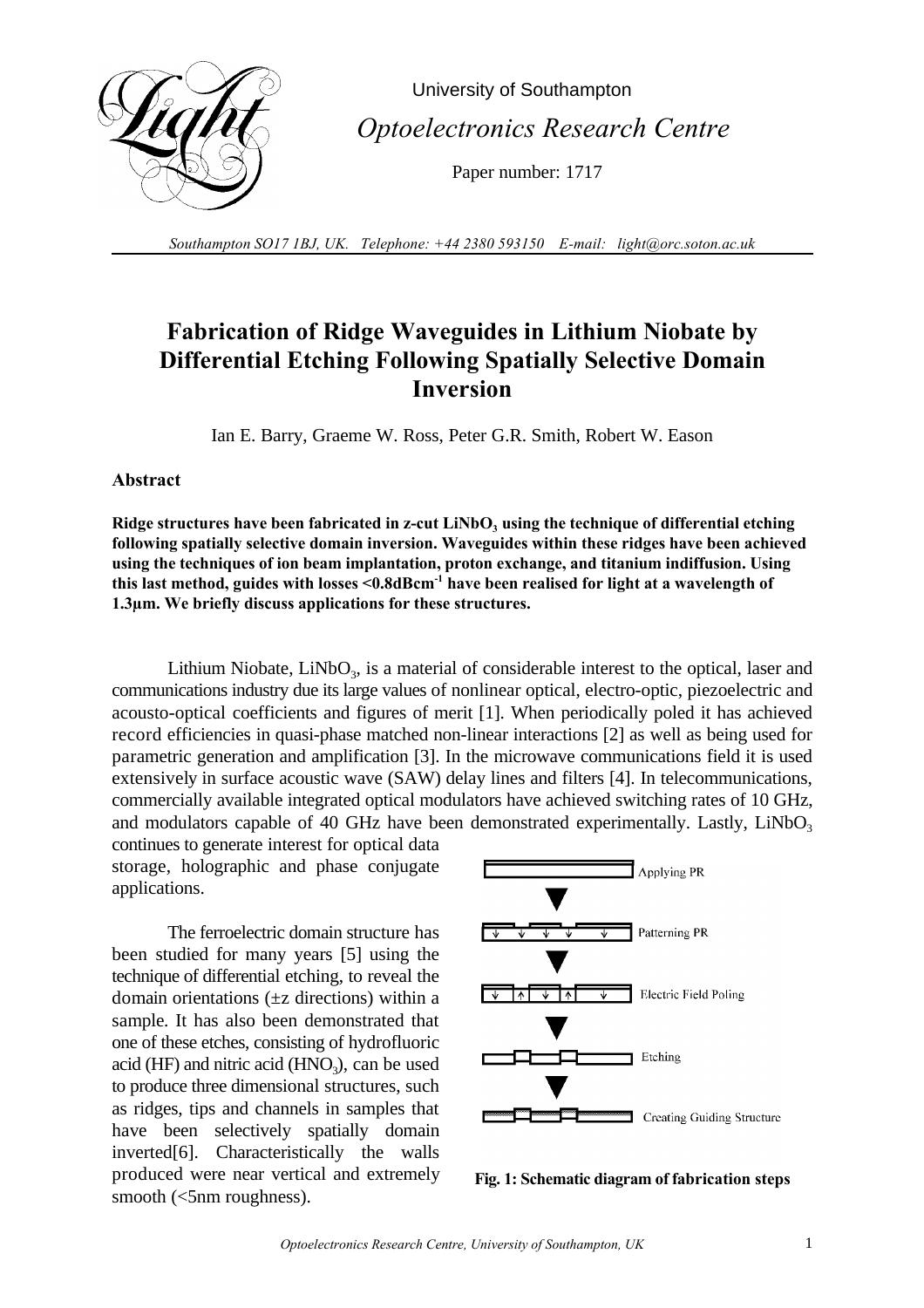These features suggest several possible applications. Side access to the interaction region of a Mach- Zehnder modulator enables more efficient positioning of the electrodes, reducing the half-wave voltage and/or the interaction length required. The high refractive index difference between LiNbO<sub>3</sub> and the air cladding suggest both a reduction in bend losses and a reduction in size of integrated optical components.

The ridges produced have been fabricated into guiding structures by the three different methods of proton exchange (PE), ion beam implantation (IBI) and titanium indiffusion (TI) and the losses measured by a cut-back method.

Samples were supplied by Yamaju Ceramics, Japan, in the form of 300µm thick 3" diameter z-cut wafers with an optical polish. These were diced in-house to produce samples 15mm square. Photoresist (PR) was applied to the -z face and patterned to produce channel features parallel with the crystal y axis, with widths varying from 2 $\mu$ m to 20 $\mu$ m. Subsequent quasi-DC electric field poling using liquid electrode contact transferred the pattern from the PR to the ferroelectric domain structure in the sample. After cleaning, the samples were etched to create ridges ~5µm high. The etchant used consisted of  $HF: HNO<sub>3</sub>$  in a 1:2 ratio and was heated to  $49^{\circ}$ C. At this temperature the  $-z$  face etches at  $\sim$ 2.4 $\mu$ m/hour, whilst the +z face is completely untouched.

IBI was performed at 77K, with  $2.26 \text{ MeV } ^4\text{He}^+$  ions at a dose of 1.6 x  $10^{16}$  cm<sup>-2</sup>. This produced a damage layer approximately 5µm below the surface whose refractive index was ~3% lower than bulk values [7].



**Fig. 2a: SEM micrograph of plan view of ridge structures showing different widths of guides**



**Fig. 2b: SEM micrograph of ridge structure, showing smooth sides and top.**

PE consisted of immersing the sample for 6hrs 20min in molten benzoic acid diluted with 0.5% mol lithium benzoate at 240°C. This produced an increase of the extraordinary refractive index by  $\Delta$ n=0.12 but a reduction of the ordinary refractive index, thus permitting TM polarisation guiding only. The proton exchanged region was formed by a combination of diffusion along the z and the x axes of the crystal, from the top and sides of the ridges respectively. The calculated depths of diffusion were 3.6µm and 5µm respectively.

TI involved the deposition of 200nm of titanium on the ridges, followed by heating of the sample to 1050°C for 10hrs in a dry  $O_2$  atmosphere. This produces a maximum refractive index increase in the diffused area of  $\sim 0.01$  for the refractive indices [8]. The guiding region was calculated to be approximately 5µm deep.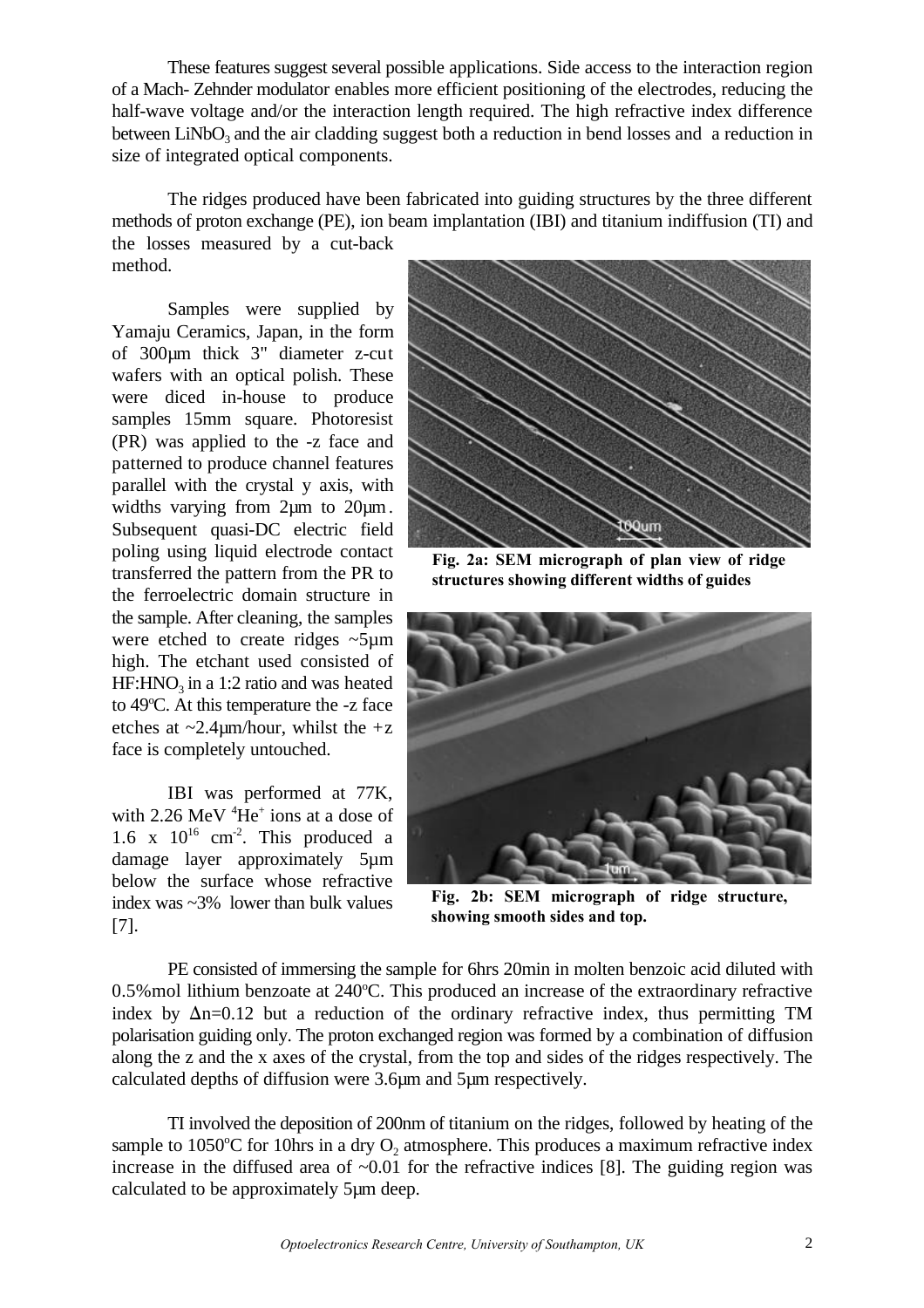The loss measurements were performed at 1.3µm using a pigtailed laser diode. The light was butt-coupled into the end polished guides fro

m a single mode fibre with a 9µm core diameter and the polarisation was set using a fiber polarisation controller. The output from the guides was imaged onto a calibrated powermeter.

Cutback measurements were made to separate guide losses from combined launch and other passive losses. Additional measurements were made at the He-Ne wavelength 632.8nm. Photorefractive damage was observed however, so the guides were annealed to remove any damage, and these measurements discontinued.

The pictures in figure 2 show the characteristic smoothness and near vertical nature of the structures produced. Whereas the etch is still proceeding in the rough area, the  $+z$  face which forms the top of the ridge, is left virtually untouched. Minor etching only occurs on this face at sites of surface defects.

| Method                      | TE                        | TM                        |
|-----------------------------|---------------------------|---------------------------|
| Ion Beam Implantation       | 4.11 $dBcm^{-1}$          | $2.07$ dBcm <sup>-1</sup> |
| <b>Proton Exchange</b>      | Does Not Guide            | $50$ dBcm <sup>-1</sup>   |
| <b>Titanium Indiffusion</b> | $0.80$ dBcm <sup>-1</sup> | $1.54$ dBcm <sup>-1</sup> |

## **Table 1: Table of loss measurements for IBI, PE and TI in TE and TM polarisations**

Table 1 summarises the results obtained. IBI can be an inherently lossy method of obtaining guiding, and the comparatively high losses measured in these guides are thus not surprising [7]. As expected the PE guides did not guide for the TE polarisation. The losses for the TM polarisation are high,  $\sim$  50dBcm<sup>-1</sup> when compared with typical values of around 1dBcm<sup>-1</sup> achievable in planar guides [9,10]. The TI treated guides show the most promising results, with losses as low as  $0.8$ d $Bcm^{-1}$  achieved on these initial runs. We anticipate achieving losses lower than this value after optimisation.

We foresee a range of applications for these ridge guiding structures. As stated earlier, the large difference between guide and cladding indices permits tight bends, and hence compact device architecture. Access to side walls permits direct electrode access, and hence increased versatility compared to indiffused channels for example. Additionally, these micron sized ridges, when bonded to planar substrates allow the fabrication of  $\sim \mu m^2$  cross section channels for use in applications involving microfluidic flow devices [11], and we are currently pursuing these several directions.

It has been demonstrated that ridge guides suitable for integrated optics applications can be manufactured by electric field poling, differential etching and post-etch processing to complete a guiding structure. Of the three methods employed Ti indiffusion produced the most promising losses of <0.8dBcm<sup>-1</sup>. Optimisation of process parameters should allow easy improvement of initial loss values. Potential applications are numerous and are currently under further investigation.

The authors are grateful to David Hole, Peter Chandler and Peter Townsend of the University of Sussex, UK, for assistance with the ion beam implantation of these guides. Ian Barry is also grateful to the EPSRC and DERA for research funding.